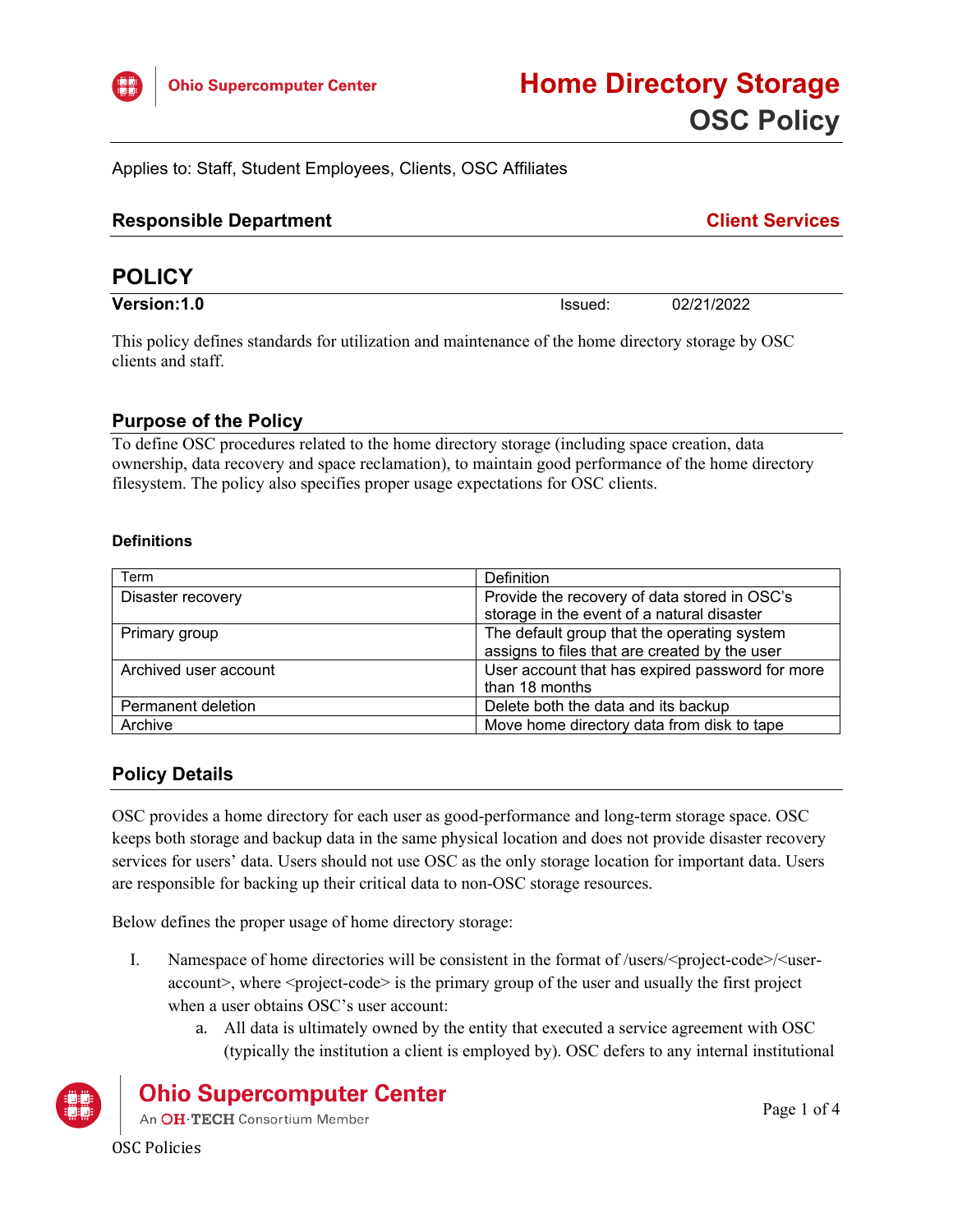

policy (common at academic institutions) that grants ownership of IP to individuals such as faculty, researchers or students.

- b. The Linux owner is defined as the user. The default permissions on a home directory allow full access by the owner only. The owner can change the permissions if needed.
- c. For data that is shared between a number of users on a project, it is preferable to store the data in a project space instead of a home directory.
- II. Quota
	- a. The quota includes both disk space and number of files. Each user has a quota of 500 gigabytes (GB) of storage and 1,000,000 files.
	- b. This quota cannot be changed.
	- c. User will not be able to write any data to the home directory unless the usage is below the quota limits.
- III. Data Backup
	- a. All files in the home directories are backed up daily, with one copy written to tape.
	- b. The retention period is 90 days for any deleted/overwritten data.
	- c. OSC retains up to 14 versions for overwritten data; additional versions will be deleted in a chronological order.
- IV. Data Security
	- a. OSC staff will not look at valid data stored in the home storage unless required to maintain proper system functionality or to support clients.
	- b. Protected data can't be stored in a home directory. Please refer to the protected data service page [1] if you need this service.
- V. Account Archival
	- a. User account will be archived when it has an expired password for more than 18 months.
- VI. Billing
	- a. There is no additional standalone cost of using OSC's home directory storage.

# **Policy Procedure**

#### **Maintenance:**

- I. Data deletion
	- a. When data owner or institution explicitly requests the data deletion from the home directory storage, OSC staff will confirm the request and perform permanent deletion within 5 business days after the confirmation is received.
	- b. When protected data stored in a home directory is detected, OSC staff will inform the data owner and perform permanent deletion within 24 business hours.
- II. Account archival
	- a. When the user account has an expired password for more than 18 months, it will be marked as "archived."
	- b. Data in the home directory will be moved to tape.

# **Ohio Supercomputer Center**

An OH·TECH Consortium Member

OSC Policies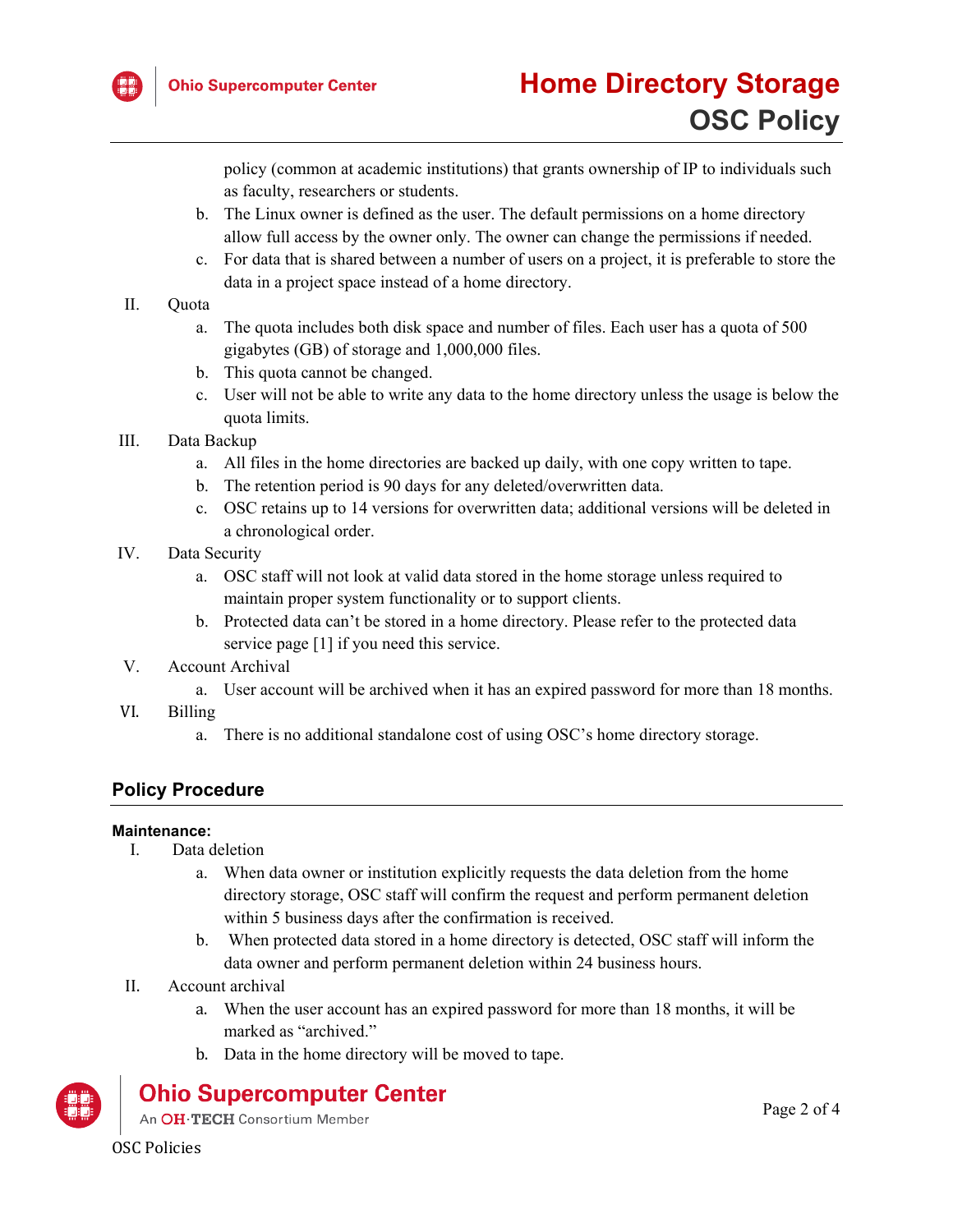

#### III. Account un-archival

a. When the request is received and approved, OSC staff will restore the data from tape and mark the account active.

#### **Utilization of Service**

- I. Request data recovery
	- a. Users may request restoration of deleted or changed files. Please contact OSC Help and include the following information:
		- i. OSC username
		- ii. Path(s) of directories/files that need recovery
		- iii. When the data was deleted/changed by user
		- iv. The data to be restored can be recovered following the terms defined in "Policy Details, III Data Backup"
	- b. User needs to work with OSC to ensure there is enough space in the home directory for the restored data when the restoration is performed.
- II. Request account un-archival
	- a. Only the account owner can request the account un-archival. Please contact OSC Help and include the following information:
		- i. OSC username
	- b. OSC staff will follow the terms defined in "Maintenance III. Account un-archival," to restore the account.
- III. Request access to data in another user's home directory
	- a. Users may request access to data in another user's home directory, with the approval from the account owner.
	- b. OSC retains the right to determine whether the request will be fulfilled.

# **Responsibilities**

| Position or Department | Responsibilities                                                                                          |
|------------------------|-----------------------------------------------------------------------------------------------------------|
| <b>HPC Systems</b>     | Monitor home directory storage and perform the<br>space creation, data recovery, archival and<br>deletion |
| <b>Client Services</b> | Communicate with OSC clients regarding home<br>directory storage                                          |

## **Resources**

[1] Ohio Supercomputer Center Project Data Storage: [https://www.osc.edu/resources/protected\\_data\\_storage](https://www.osc.edu/resources/protected_data_storage)

## **Contacts**



# **Ohio Supercomputer Center**

An OH·TECH Consortium Member

OSC Policies